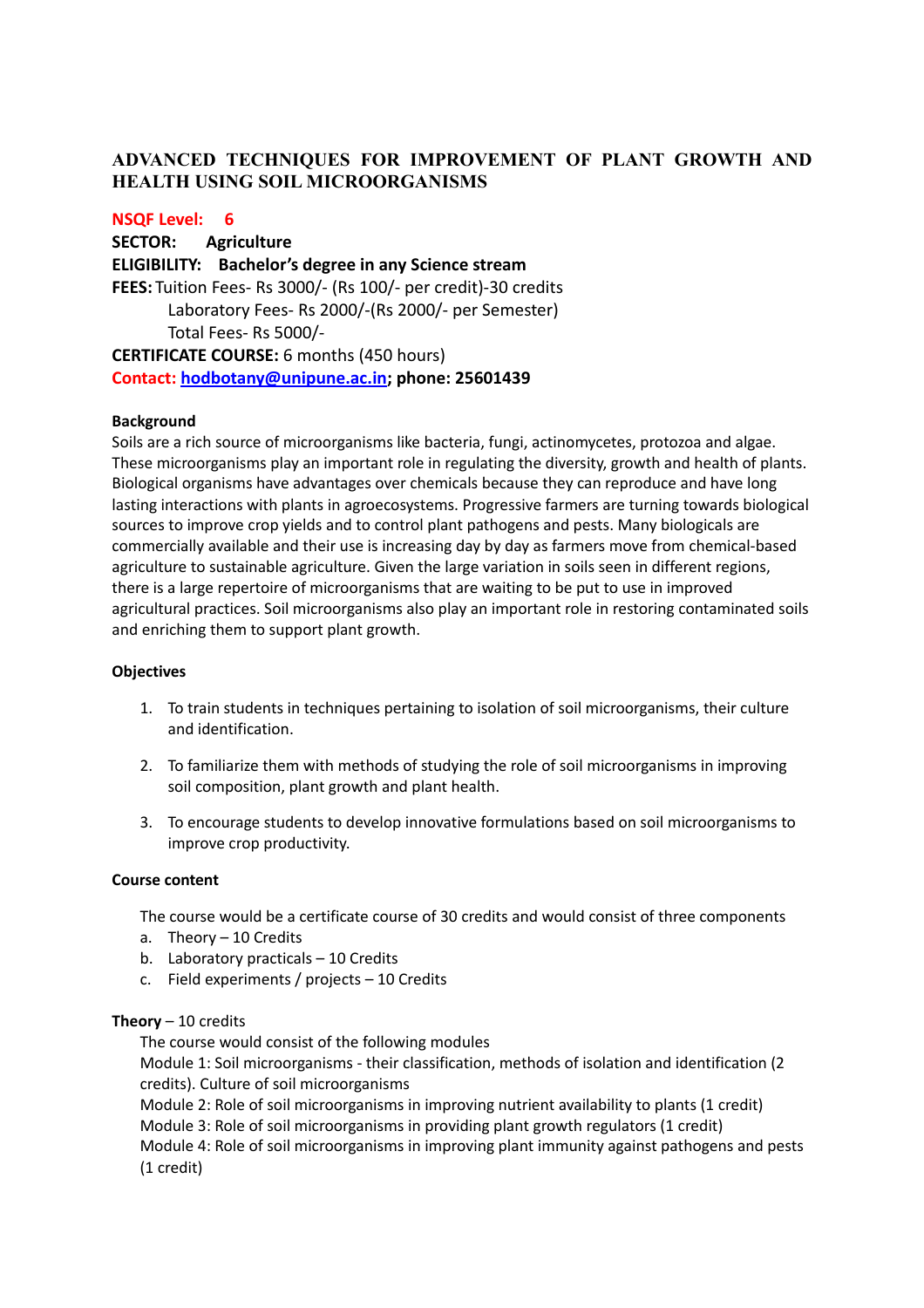Module 5: Soil microorganisms as biocontrol agents against weeds, pathogens and pests (1 credit)

Module 6: Role of soil microorganisms in improving tolerance of plants to abiotic stress (1 credit) Module 7: Endophytes and their role in improving plant growth and health (1 credit) Module 8: Soil microorganisms in remediation of contaminated soils (1 credit) Module 9: Formulations of soil microorganisms and methods of application (1 credit)

## **Laboratory practicals** – 10 credits

Module 1: Isolation of microorganisms from soil and obtaining axenic cultures or soil based inocula Module 2: Classification of soil microorganisms using DNA sequence information

Module 3: Studying the role of symbiotic and non-symbiotic bacteria increasing nitrogen availability of soil /plant – Estimation of total nitrogen in soil and plant organs, expression of plant genes related to nitrate, ammonium uptake and metabolism

Module 4: Studying the role of arbuscular mycorrhizal associations in improving phosphate availability to plants – Growth of plants on phosphate rich and phosphate poor soils. Effect of mycorrhizal colonisation on plant growth in these two types of soils. Expression of phosphate transporters in roots in response to mycorrhizal colonization

Module 5: Studying the priming effects of different soil microorganisms in improving immune responses in plants against pathogens – estimating levels of defense related plant hormones and chemicals in plants associated with mycorrhizae, other non-pathogenic fungi like *Trichoderma viridae* or non-pathogenic strains of bacteria belonging to *Pseudomonas* spp. Studying expression of defense genes in response to pathogen application to the primed and non-primed plants

Module 6: Studying the effect of soil microorganisms on inhibition of growth of plant pathogens *in vitro* by co-culturing the two organisms. Effect of soil microorganisms in inhibiting growth of plant nematodes

Module 7: Studying bioremediation of saline soils or heavy metal contaminated soils by microorganisms – Estimating salt, or heavy metal content of soil to which different soil microorganisms have been added.

### **Field experiments** – 10 Credits

Students would carry out a 'proof of concept' project under the supervision of mentors drawn from different fields using the training imparted to them in practicals.

### **Learning outcomes**

- 1. Students will be equipped with knowledge and skills to experiment with soil microorganisms in their own regions and come up with innovative solutions for improving crop productivity without the use of chemicals.
- 2. This course would nurture a trend towards sustainable agricultural practices, which would benefit small land holders and decrease the costs involved in chemical-based agriculture.
- 3. Students would be enabled to develop products or formulations using soil microorganisms as a commercial activity.

## **Industry / NGO Collaboration**

There are many Industries and NGOs in Pune who are in this business of using microorganisms for improving soil and plant growth and health. Persons from industries and NGOs who will be included in this program as mentors.

| S.NO. | <b>NAME OF FACULTY</b>  | <b>AFFILIATED DEPARTMENT</b>    |
|-------|-------------------------|---------------------------------|
|       | Dr. Ritu Sharma         | BAIF, Pune                      |
|       | Dr. Dr. Hemlata Kotkar  | Agrosecret, Pune                |
|       | Dr. Prashant Mendki     | Agrosecret, Pune                |
|       | Dr. Santosh Talegaonkar | <b>Biotricks Biotech, Nasik</b> |